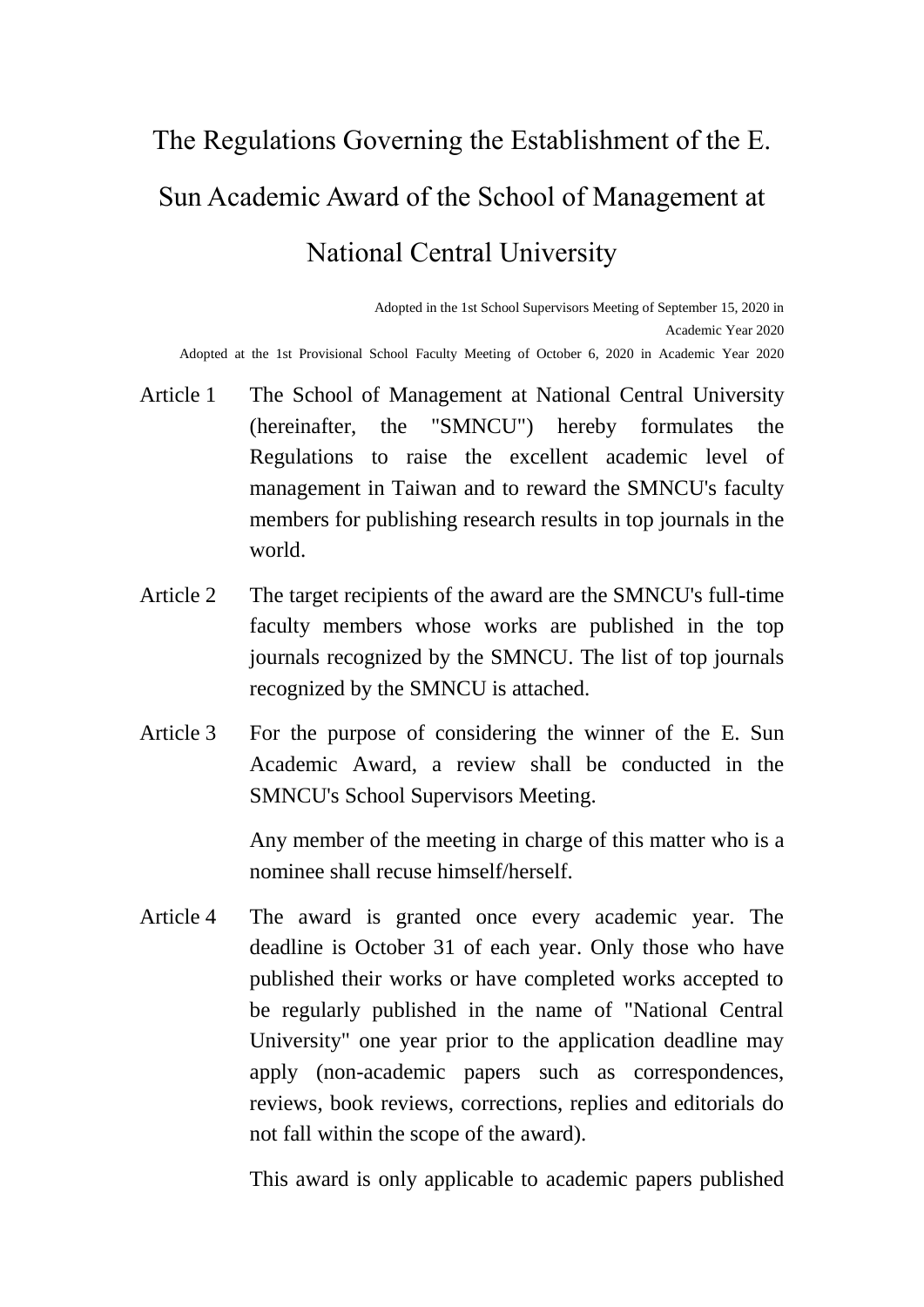after September 1, 2020 (including those which have been accepted).

- Article 5 The work for which an application is made should meet the following requirements: (1) it should be indicated at the time of publication that the work receives a grant or sponsorship under the E. Sun Academic award; and (2) the work so proposed should not have received a related award at the University or be the same as that received the previous award. In case of violation of such requirement, the prize and medal will be recovered afterwards.
- Article 6 Award Criteria

For a work published in a top journal recognized for the E. Sun Academic Award:

- 1. NT\$1 million will be awarded for each article in case of a single author.
- 2. NT\$700,000 will be awarded for each article in case of the first author or corresponding author.
- 3. Others: NT\$500,000 per article.
- Article 7 Funding Source

The prize money is donated by E. Sun Bank and the E. Sun Foundation.

- Article 8 The application should be accompanied by an application form and the representative work and submitted to the SMNCU office before the date specified in Article 4.
- Article 9 For the awardees who have passed the review each year, the E. Sun Academic Award will be conferred after the awardees are submitted to the donors for reference. The awardees shall share their research results publicly. .
- Article 10 For matters not governed by the Regulations or in case of any need to change the top journals, changes will be made by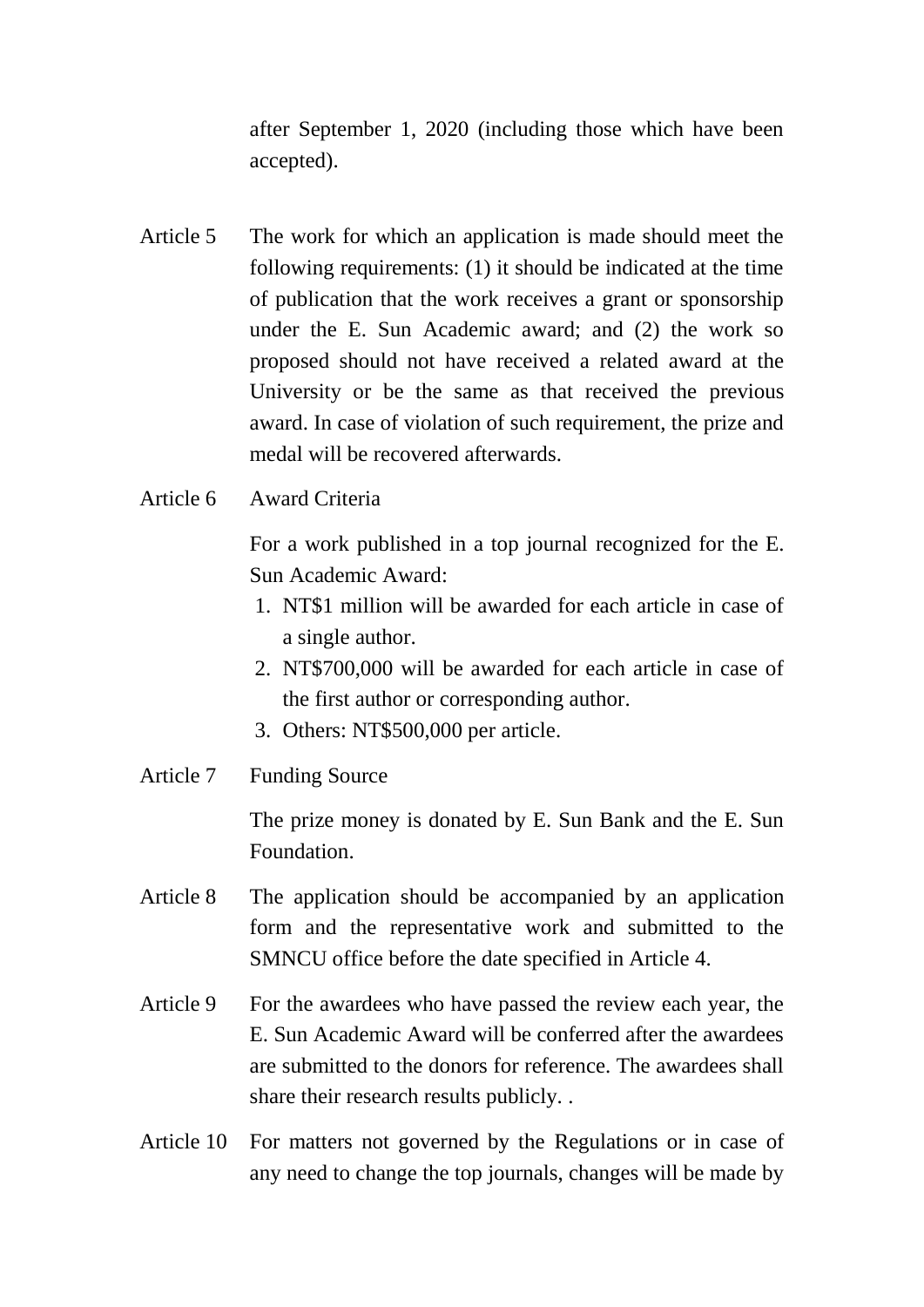the SMNCU's School Supervisors Meeting, depending on the circumstances of implementation.

Article 11 The Regulations shall be promulgated after being adopted by the SMNCU's School Faculty Meeting, and this shall also apply to any amendments thereto.